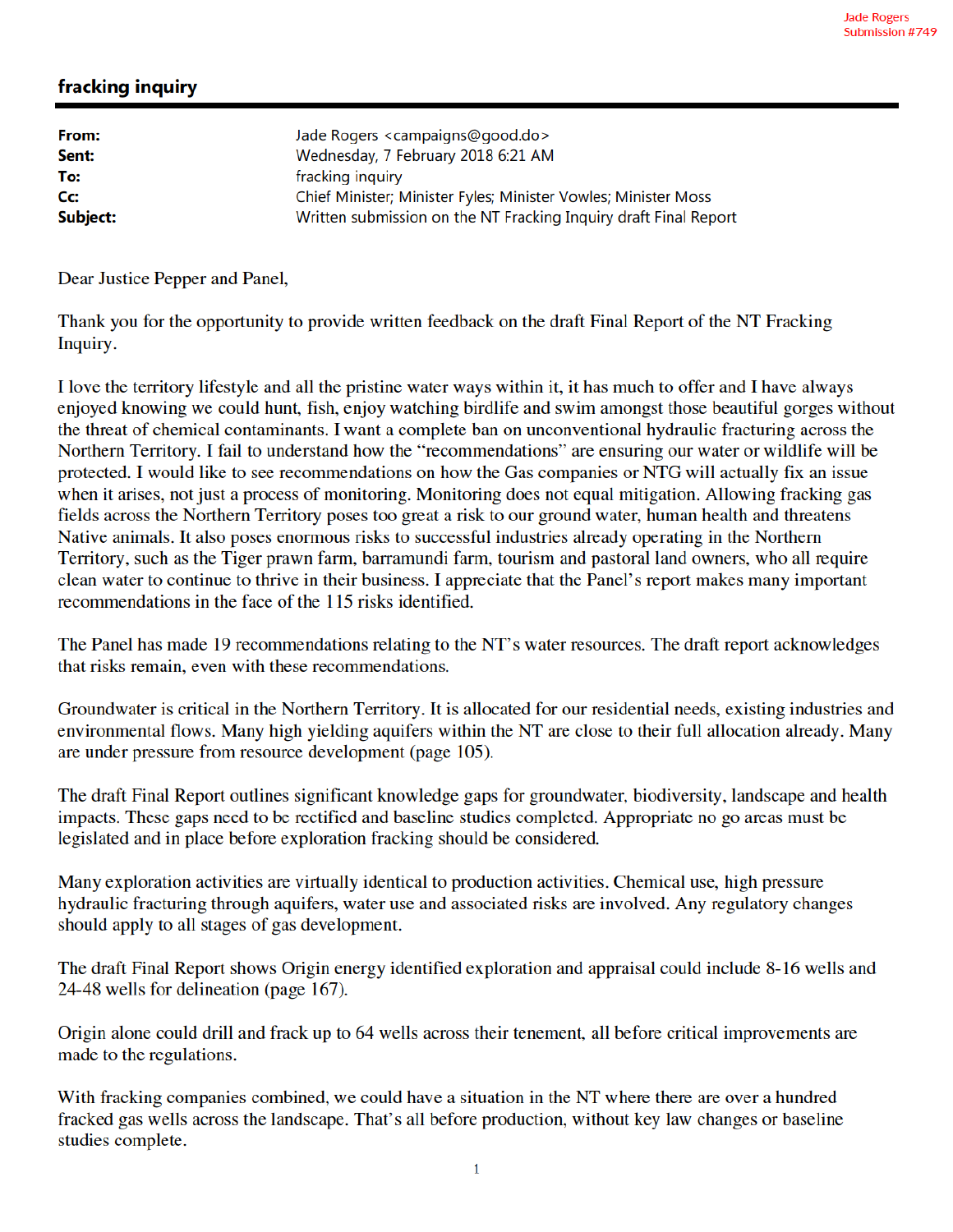Critical studies identifying no go zones will difficult to achieve in an area already littered with fracked gas exploration wells.

I support the swath of new regulations and legislation required to try and protect landholders and water. However, that work needs to happen before the oil and gas industry is permitted to start fracking in the Northern Territory again.

The below critical recommendations must be improved and work completed BEFORE EXPLORATION fracking takes place.

Recommendation 5.1 (Enforceable code of practice for abandonment of onshore gas wells)

Recommendation 5.6 (Wastewater management framework)

Recommendation 7.1 (Water Act amended for shale extraction licence and payment for water)

Recommendation 7.4 (Strategic regional environmental and baseline assessment (SREBA), including a regional groundwater model, be developed and undertaken)

Recommendation 8.4 (Fire management plan and 10 year baseline assessment)

Recommendation 9.2 (Code of practice be developed and implemented for monitoring, detection and reporting of methane emissions)

Recommendation 10.1 (Human Health Risk Assessment prepared and approved)

Recommendation 12.11 (Social impact management plan) This recommendation should also be extended to allow for the legal right to say 'no' to fracking.

Recommendation 14.1 (Design and implement a full cost recovery system for fracking regulation)

Recommendation 14.16 (Legislation to regulate seismic surveys, drilling, hydraulic fracturing, and well abandonment)

Recommendation 14.18 (Fit and proper person test)

Recommendation 15.1 (Strategic regional environmental and baseline assessment (SREBA) undertaken and no go zones implemented)

In the NT there is a saying, "Once you frack you can't go back." Exploration fracking is no different. The studies, legal improvements and no-go zones suggested by the panel are critical. They must be actioned before any further fracking exploration.

Let's not wait until the production phase to put in place critical new regulations and laws. We must avoid delays to the protection of the Northern Territory's water, landscapes and people.

Thank you for considering my feedback on this critical matter for the future of the Northern Territory.

Yours sincerely, Jade Rogers Moulden, Northern Territory, 0830, Australia